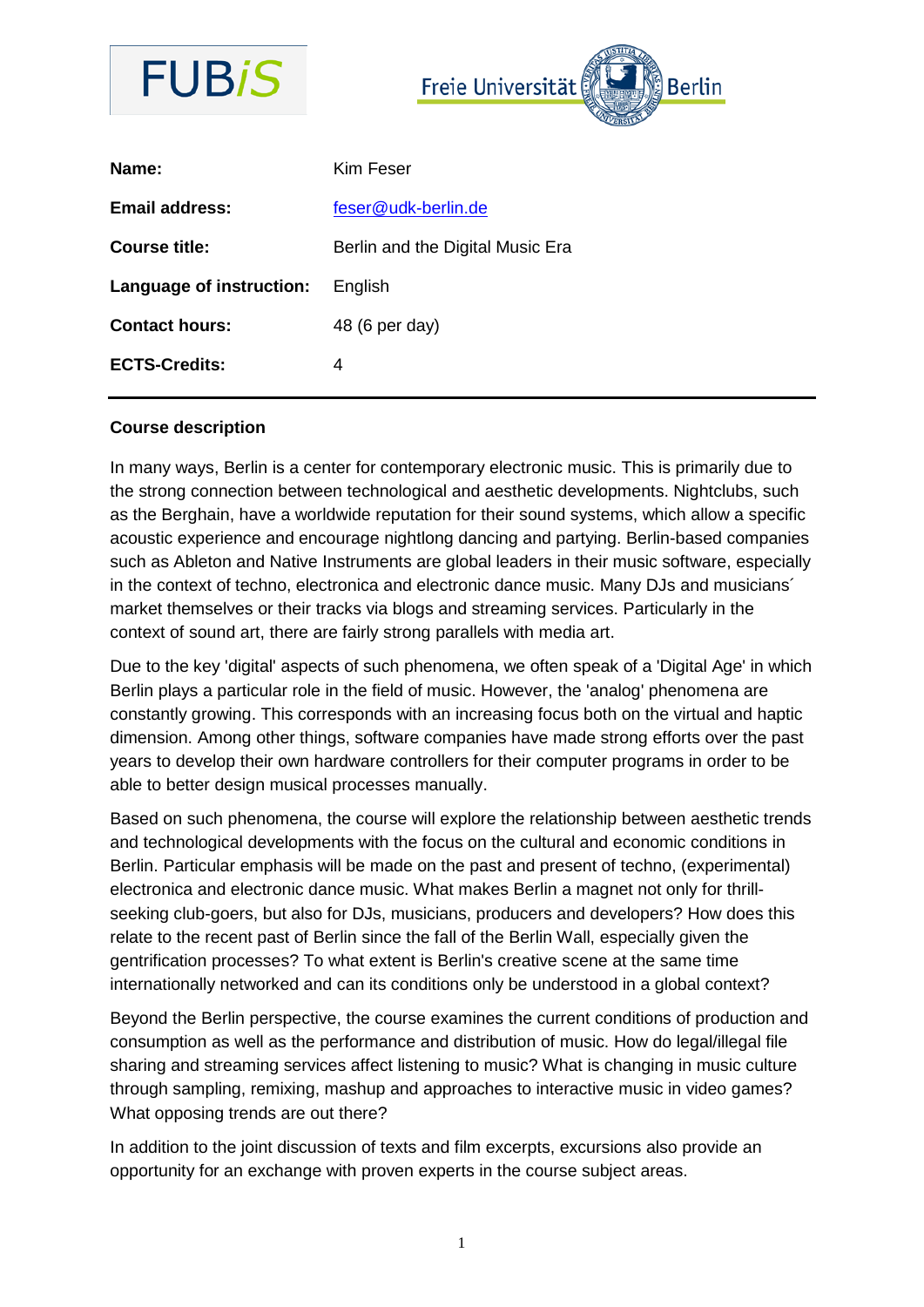# **FUBIS**



At the end of the course, the participants can elaborate on and present a topic (either alone or in a group) of their choice in the context of the general list of topics on the course.

## **Student profile**

This course is intended for students of any disciplines. No prior music and technology background is required. The course aims to provide an insight into the relationship between aesthetic, social and technical developments regarding the topic 'Berlin and the Digital Music Age'. It also examines the conditions of the current production methods of electronic music and the specific functionality of hardware and software, but does not teach the specific programming or composing of music.

### **Prerequisites**

There are no prerequisites for this course.

### **Course requirements**

1. Active participation

The topics will be jointly developed within the course. Continuous involvement in the discussions is a prerequisite for successful participation in the course. Preparatory reading of texts between the course days is another important requirement.

- 2. Course schedule and excursions The course will take place on Mondays, Tuesdays and Thursdays and includes excursions within Berlin.
- 3. Presentation with handouts Each student will prepare a topic for a discussion by critically presenting the core content of a text in a presentation (with a handout) and working out specific aspects for the joint discussion.
- 4. Course presentation In the last week of the course, the students will present a topic of their choice in the context of the list of topics on the course (cooperation of several students presenting similar topics is possible, if individual parts are clear).

### **Grading**

Active participation: 40%

Presentation of a text (lecture with handout): 25%

Presentation of a chosen topic with a written summary at the end of the course: 35%

#### **List of References**

The list of references will be made available in a Reader at the introductory lecture.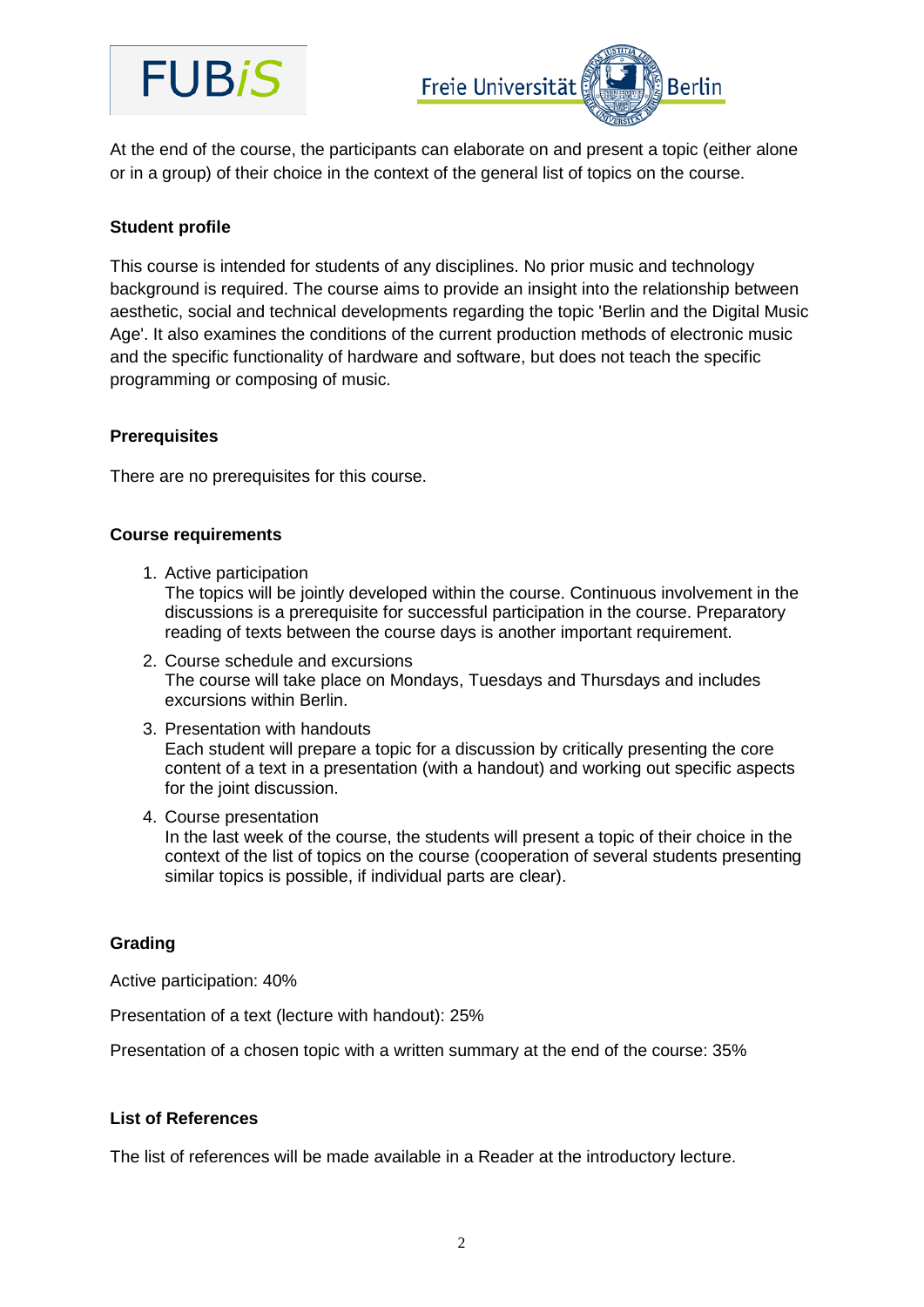



## **Course schedule**

| <b>Date</b>               | Program*                                                                                                                                                                                                                                                                                                              |
|---------------------------|-----------------------------------------------------------------------------------------------------------------------------------------------------------------------------------------------------------------------------------------------------------------------------------------------------------------------|
| Tuesday, January 7, 2020  | An introduction into the main topic and the discussion of<br>fundamental aspects, which will be addressed in detail<br>throughout the course:                                                                                                                                                                         |
|                           | Term 'digital age'. - Distinction between analog/digital. -<br>An inquiry into the debate over 'post-digital' trends                                                                                                                                                                                                  |
|                           | Berlin as the center of electronic music and as a magnet<br>for tourists and artists from all over the globe. -<br>Significance of the recent past of Berlin since the fall of<br>the Wall.                                                                                                                           |
| Thursday, January 9, 2020 | An inquiry into the variety of discourses about 'analog'<br>and 'digital'. $-$ Is there a 'digital beauty'? $-$ Is there<br>'analog' aesthetics? - An inquiry into the correlation of<br>ideas about 'analog' and 'digital' phenomena. - The<br>technical distinction between 'analog' and 'digital' signal<br>paths. |
|                           | The history of 'analog' and 'digital' music devices and<br>sound-recording media. - Significance for the music<br>culture.                                                                                                                                                                                            |
|                           | Hands-on in class: Practical introduction to the handling<br>of hybrid analog-digital hardware synthesizers, samplers<br>and sequencers (to demonstrate the presented<br>phenomena and to intensify the discussion).                                                                                                  |
| Monday, January 13, 2020  | Is there a 'sound of Berlin'? What are urban conditions<br>for musical creativity and technical development? What<br>role do processes of gentrification play in Berlin? - An<br>inquiry into the past and present of techno,<br>(experimental) electronica and electronic dance music in<br>Berlin.                  |
|                           | - An excursion to a small dynamic company (on the<br>edge of a gentrified neighborhood of Berlin) developing<br>special hardware for the production of electronic music*                                                                                                                                              |
| Tuesday, January 14, 2020 | Laptop music and the 'return' of hardware interface. On<br>the importance of manual intervention in computer-<br>based musical processes.                                                                                                                                                                             |
|                           | - An excursion to a global manufacturer of software<br>and dedicated hardware for the production of electronic<br>music in Berlin *                                                                                                                                                                                   |